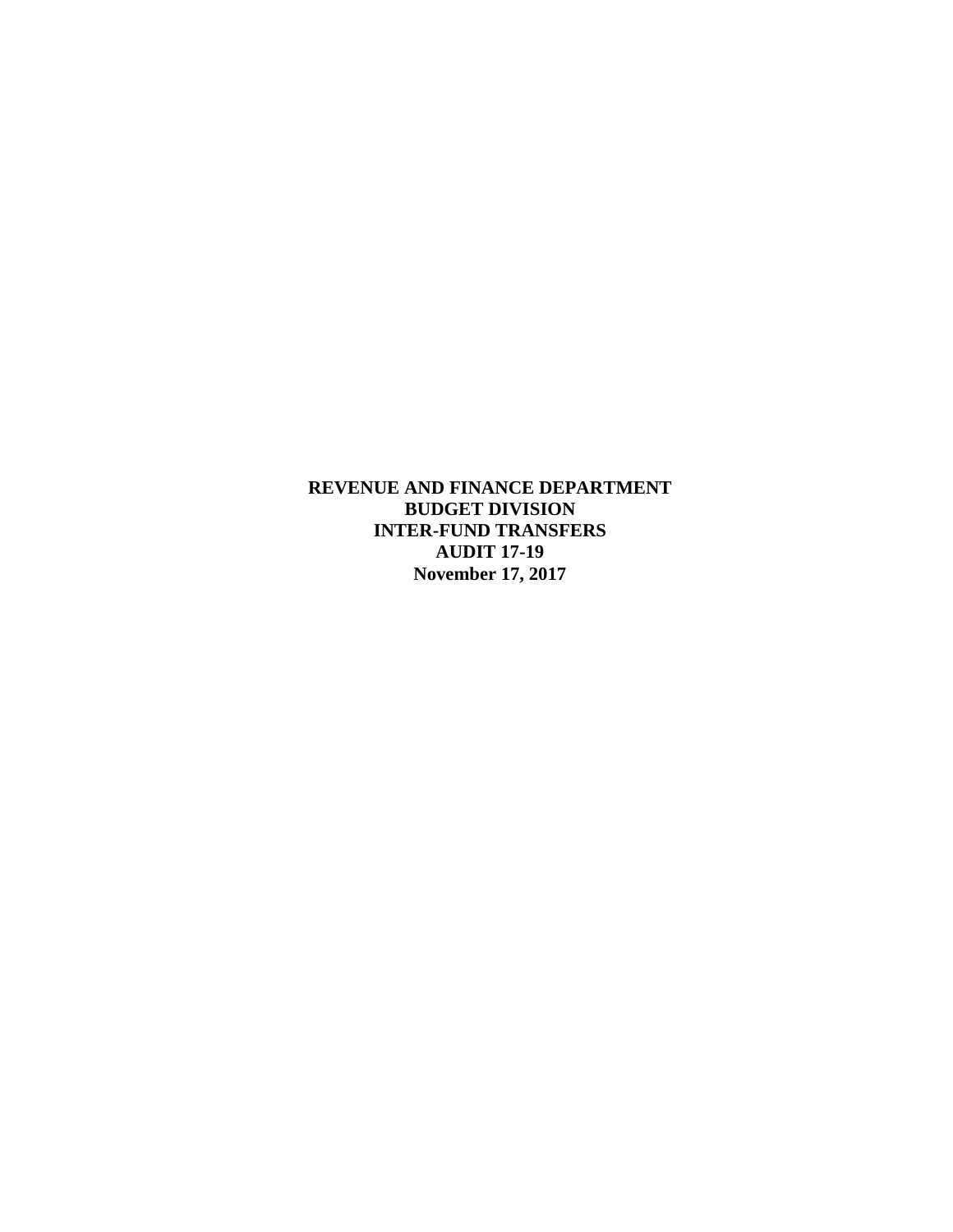# **CITY OF TAMPA**



**Bob Buckhorn, Mayor**

**Internal Audit Department**

**Christine Glover, Internal Audit Director**

November 17, 2017

Honorable Bob Buckhorn Mayor, City of Tampa 1 City Hall Plaza Tampa, Florida

RE: Inter-fund Transfers, Audit 17-19

Dear Mayor Buckhorn:

Attached is the Internal Audit Department's report on Revenue and Finance's Budget Division, Inter-fund Transfers.

We thank the aforementioned management and staff for their cooperation and assistance during this audit.

Sincerely,

/s/ Christine Glover Internal Audit Director

cc: Dennis Rogero, Chief of Staff Sonya Little, Chief Financial Officer Ernest Mueller, Chief Assistant City Attorney Michael Perry, Budget Officer Peggy Curtain, Budget Operations Manager Giannina Carballa, Lead Fiscal Analyst

**315 E. Kennedy Blvd** • **Tampa, Florida 33602** • **(813) 274-7159**

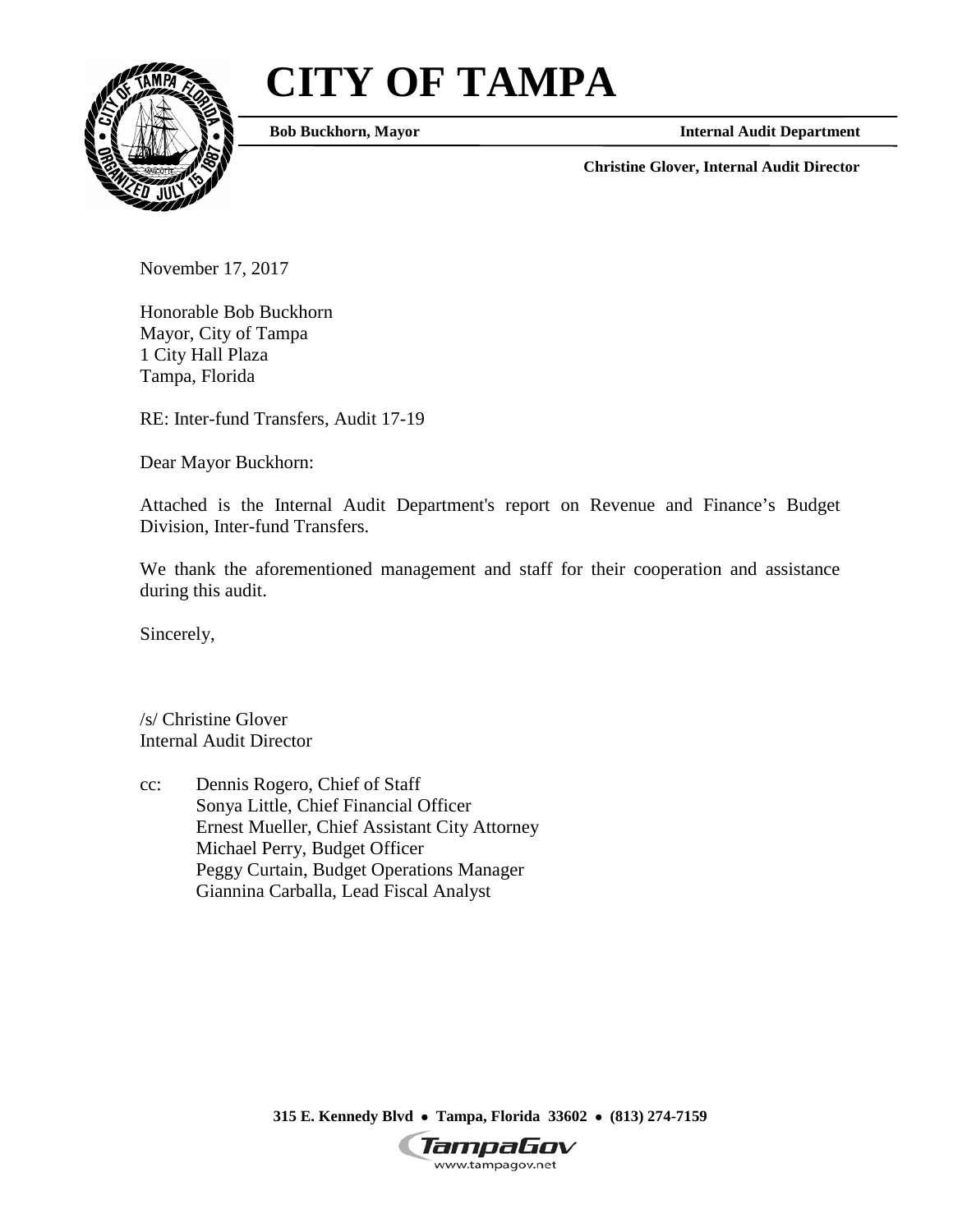# **REVENUE AND FINANCE DEPARTMENT BUDGET DIVISION INTER-FUND TRANSFERS AUDIT 17-19 November 17, 2017**

/s/ Anthony D. Tiwari

\_\_\_\_\_\_\_\_\_\_\_\_\_\_\_\_\_\_\_\_\_\_\_\_\_\_\_\_\_\_\_\_\_\_\_\_\_\_\_ Auditor

/s/ Christine Glover

\_\_\_\_\_\_\_\_\_\_\_\_\_\_\_\_\_\_\_\_\_\_\_\_\_\_\_\_\_\_\_\_\_\_\_ Audit Director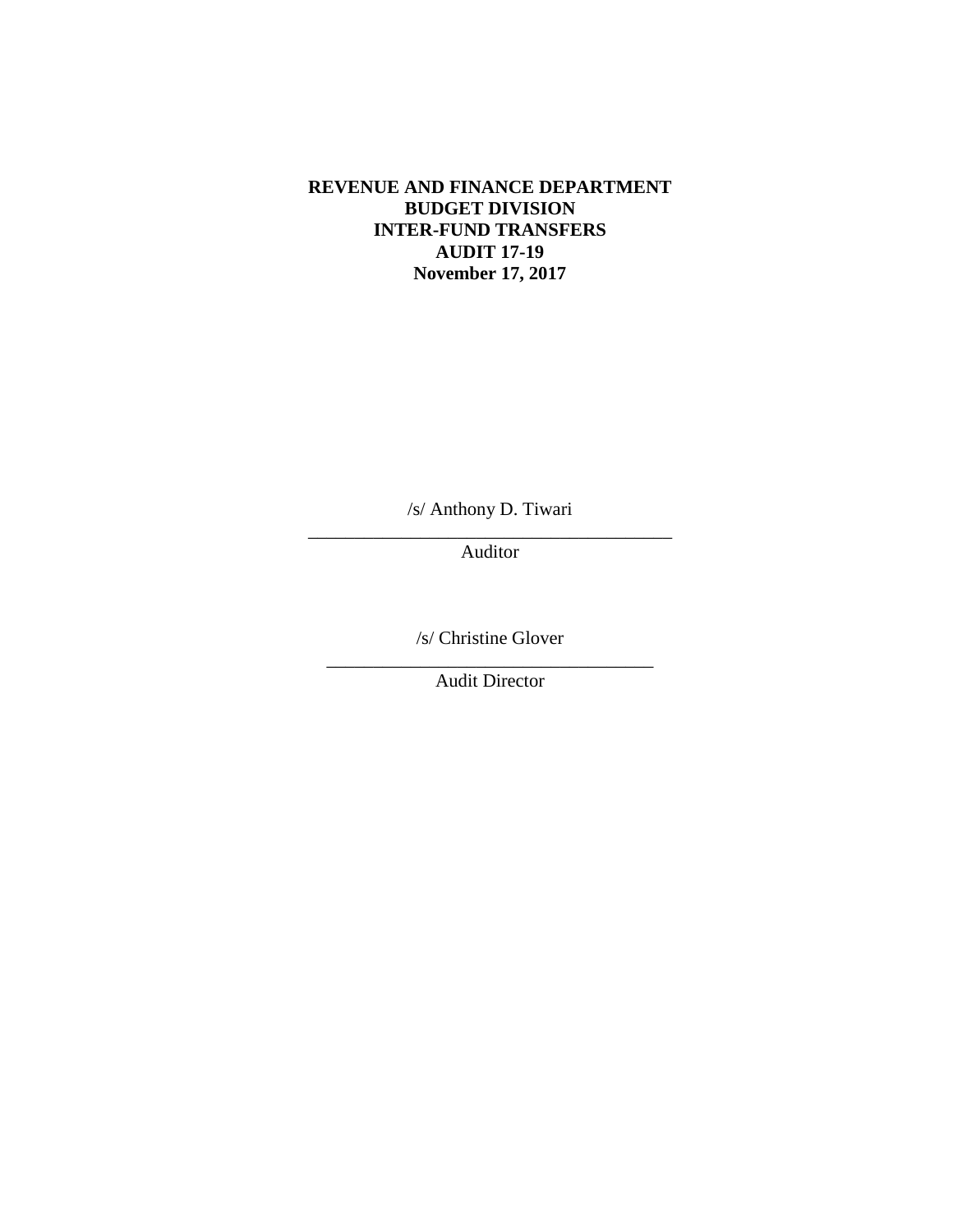# **REVENUE AND FINANCE DEPARTMENT BUDGET DIVISION INTER-FUND TRANSFERS AUDIT 17-19 November 17, 2017**

# **BACKGROUND**

The Budget Division (Division), a division of the Revenue and Finance Department is responsible for the coordination of all budget activities for the City of Tampa (City). Specific responsibilities include the preparation of the annual City budget and five year capital improvement program, development of cost plans for City central services, position control, and budget oversight. This is done in conjunction with the City's financial management system, and operational review of and assistance to City Departments.<sup>1</sup> The Division also controls expenditures within approved appropriations and prepares resolutions for amendment to the adopted budget.

Budget resolutions for amendment are completed as inter-fund transfers of monies from one fund to another, which must follow the legislative and administrative approval paths. Inter-fund transfers allow for the flow of assets (such as cash or goods) without equivalent flows of assets in return and without a requirement for repayment.<sup>2</sup>

#### **STATEMENT OF OBJECTIVES**

This audit was conducted in accordance with the Internal Audit Department's FY17 Audit Agenda. The objectives of the audit were to evaluate:

- 1. Compliance with regulatory requirements for the annual processing of inter-fund transfers.
- 2. Adequacy of internal controls for inter-fund transfers completed subsequent to the adopted budget.

#### **STATEMENT OF SCOPE**

The audit period covered FY16 and FY17. Both qualitative and quantitative assessments were performed to determine whether the management and staff of the Division were fulfilling their stated duties and responsibilities in an effective and efficient manner. Original records as well as copies were used as evidence and verified through observation and physical examination.

#### **STATEMENT OF METHODOLOGY**

We achieved our audit objectives by utilizing the following methods:

- 1. Performed a data reliability assessment over the system generated reports that management uses as part of their controls.
- 2. Evaluated the design effectiveness of controls over the inter-fund transfer process.
- 3. Reviewed applicable industry standards, internal policies and procedures for completeness and compliance.